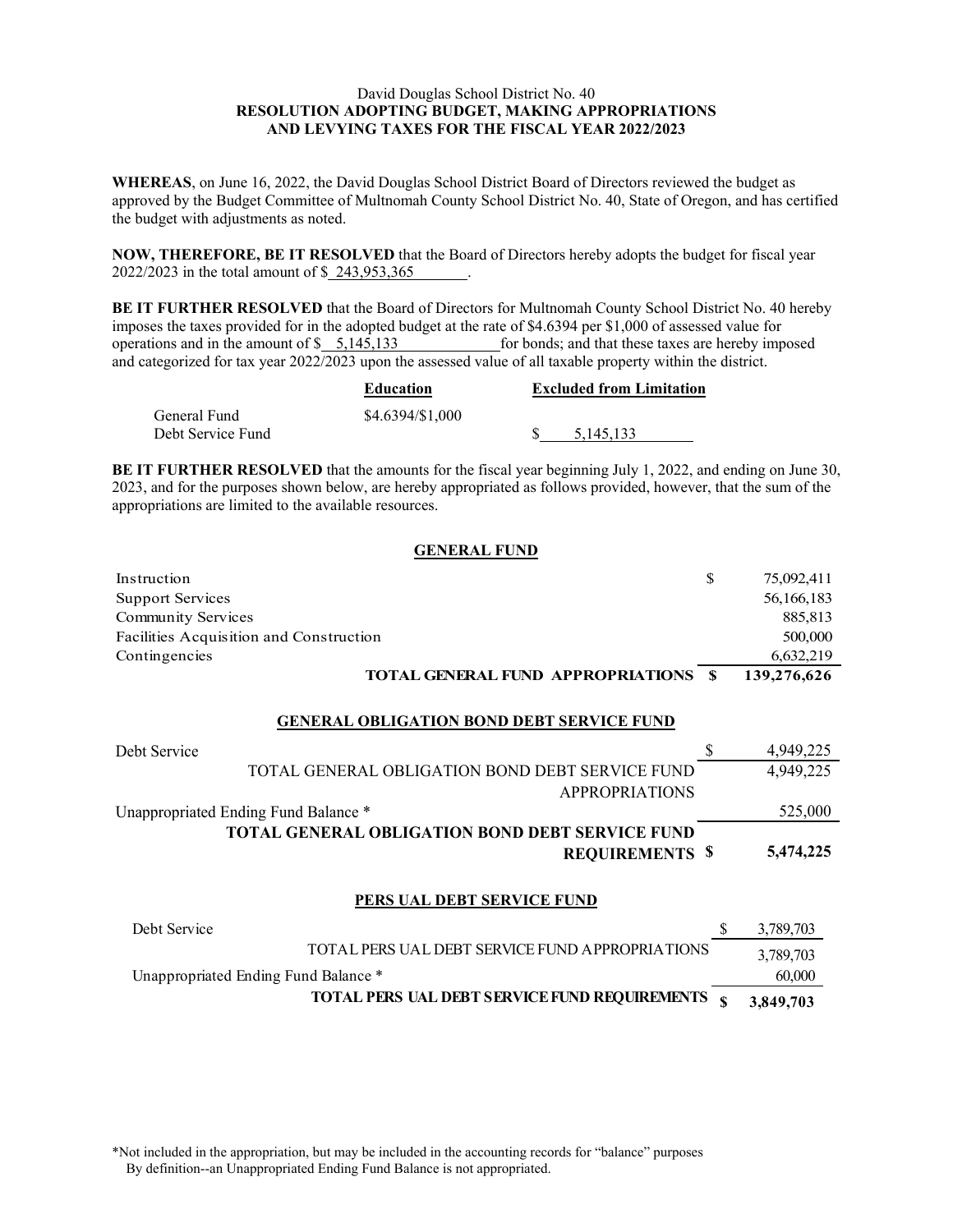# **ENERGY CONSERVATION PROJECTS FUND**

| Facilities Acquisitions/Construction                                  |                                                               | 718,400          |
|-----------------------------------------------------------------------|---------------------------------------------------------------|------------------|
|                                                                       | <b>TOTAL ENERGY CONSERVATION PROJECTS FUND APPROPRIATIONS</b> | 718,400          |
|                                                                       | <b>GRANTS FUND</b>                                            |                  |
| Instruction                                                           |                                                               | \$<br>35,928,605 |
| <b>Support Services</b>                                               |                                                               | 38,318,919       |
| <b>Community Services</b>                                             |                                                               | 1,122,897        |
| Facilities Acquisitions/Construction<br>Apportionment of Funds by LEA |                                                               | 6,090,000        |
|                                                                       |                                                               | 4,107,447        |
|                                                                       | <b>TOTAL GRANTS FUND APPROPRIATIONS \$</b>                    | 85,567,868       |
|                                                                       | <b>NUTRITION SERVICE FUND</b>                                 |                  |
| <b>Support Services</b>                                               |                                                               | \$<br>199,671    |
| <b>Community Services</b>                                             |                                                               | 6,106,144        |
|                                                                       | <b>TOTAL NUTRITION SERVICE FUND APPROPRIATIONS \$</b>         | 6,305,815        |
|                                                                       |                                                               |                  |
|                                                                       | <b>STUDENT BODY FUND</b>                                      |                  |
| Instruction                                                           |                                                               | 208,528          |
|                                                                       | TOTAL STUDENT BODY FUND APPROPRIATIONS                        | 208,528          |
|                                                                       | (TECHNOLOGY FUND CLOSED - NO LONGER REQUIRED)                 |                  |
|                                                                       |                                                               |                  |
| <b>Support Services</b>                                               | <b>TRANSPORTATION REPLACEMENT FUND</b>                        | 590,774          |
|                                                                       | TOTAL TRANSPORTATION REPLACEMENT FUND APPROPRIATIONS          | 590,774          |
|                                                                       |                                                               |                  |
|                                                                       | (INSURANCE FUND CLOSED - NO LONGER REQUIRED)                  |                  |
|                                                                       | REPROGRAPHICS AND POSTAL SERVICES FUND                        |                  |
|                                                                       |                                                               |                  |
| <b>Support Services</b>                                               | <b>TOTAL REPROGRAPHICS AND POSTAL SERVICES FUND</b>           | \$<br>395,350    |
|                                                                       | <b>APPROPRIATIONS \$</b>                                      | 395,350          |
|                                                                       |                                                               |                  |

# **(CAPITAL PROJECTS FUND CLOSED – NO LONGER REQUIRED)**